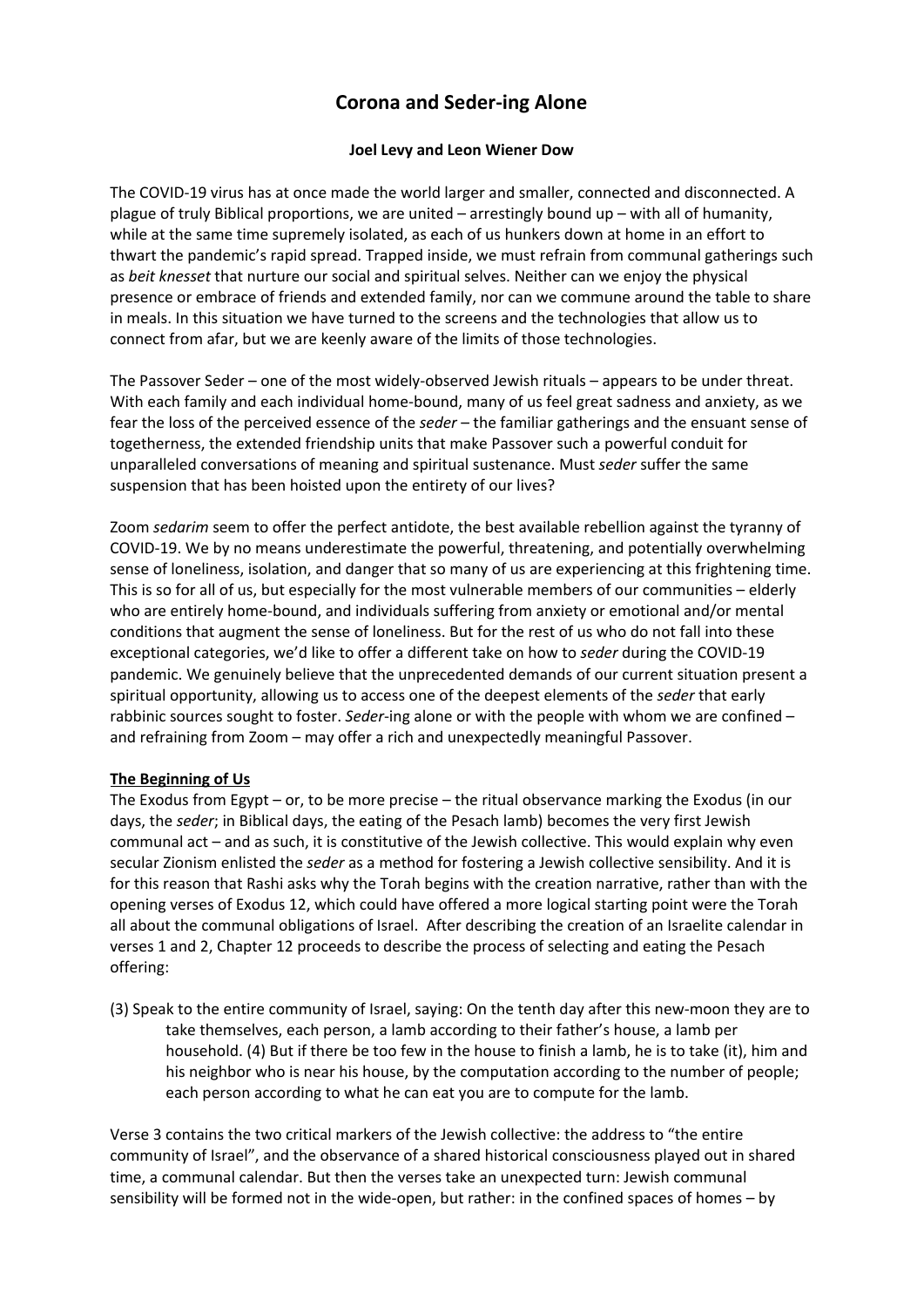individual family units. The marking of the beginning of Jewish peoplehood – *us* – takes place not in the public square, nor even in a place of communal gathering such as the *beit knesset*. It transpires in the private domain.

## **Nuclear and Intimate**

Thus far, we have established only why the *seder* takes place in the private domain, in relatively small units. But that, it seems, doesn't offer a reason not to Zoom each other together this year, so that we can have our normal *seder* of extended family and friends. But here we must note how the rabbis take this Biblical injunction and begin to fashion it as the ritual which will eventually become *the seder*. In the *Mechilta*, the earliest rabbinic midrash on the book of Exodus, the rabbis teach:

Suppose there were ten families belonging to one father's house. I might understand that in such a case only one lamb should be required for all of them. The Bible therefore states: "*A lamb per household* [Exodus 12 3]" (Mechilta Parashat Bo, Parasha 3)

The rabbis seem to know that we want to observe this moment that establishes the collective in the widest possible familiar circle, as a clan or extended family. But they go against that grain, emphasizing the Biblical command for each household, the nuclear family, to constitute its own unit.

Yet the rabbis do not stop there. They offer two alternatives to the nuclear family unit, all the while refusing adamantly to extend the circle to the larger family unit:

## "*he is to take (it), him and his neighbor*" [Exodus 12 4] –

- Rabbi Akiva says: from where do we know that if a person wants to have his Pesach offering on his own then he is permitted to do so? As it says, "*he is to take (it)"*
- Rabbi Yishmael says: from where do we know that if a person wants to enrol others on his Pesach offering then he is permitted to do so? As it says, "*he is to take (it), him and his neighbor"* (Mechilta Parashat Bo, Parasha 3)

Rabbi Yishmael reads the verse in a way that redraws the lines of the household – and the Passover observance: it is not about blood relations, but rather about intimacy and proximity. If a person wishes, they may invite someone else – *anyone else* to join them. But the truly radical move belongs, as usual, to Rabbi Akiva, who reads the verse to open up the possibility that the individual may have the Pesach offering – and, by extension, observe the *seder* – by themselves. This is not merely unexpected or unfamilial: it is subversive.

Why would Rabbi Akiva stake out such an extreme position? Let's begin with the obvious: Rabbi Akiva understood the plain meaning of the verses that aim to establish the size of the group based on the number of people joining together to eat a lamb. So when he suggests that the individual may eat the Pesach offering alone, he's not endeavoring to find a solution for someone with an enormous appetite. More importantly, Rabbi Akiva was not living during the modern age, when the individual's autonomy is a supreme value. So he's not advocating the atomization or privatizing of communal religious practice in an effort to meet the norms of his day. Rather, he's saying something profound about the way that – or, better still, the *locus where* – Jewish collectivity is formed: in the consciousness of the individual.

## **No Herd Mentality, No Oppressive Freedom**

In his masterpiece *Moral Man, Immoral Society*, Protestant theologian Reinhold Niebuhr grapples with the most vexing of questions: if the individual shows such inspirational ability to sacrifice self-interest for the sake of acting out of moral agency, why does the collective have so difficult a time doing so? In two important senses, Rabbi Akiva's position in the Mechilta seems to pre-empt Niebuhr's quandary, prescribing a method for fostering communal consciousness that places at its center the moral capability of the individual.